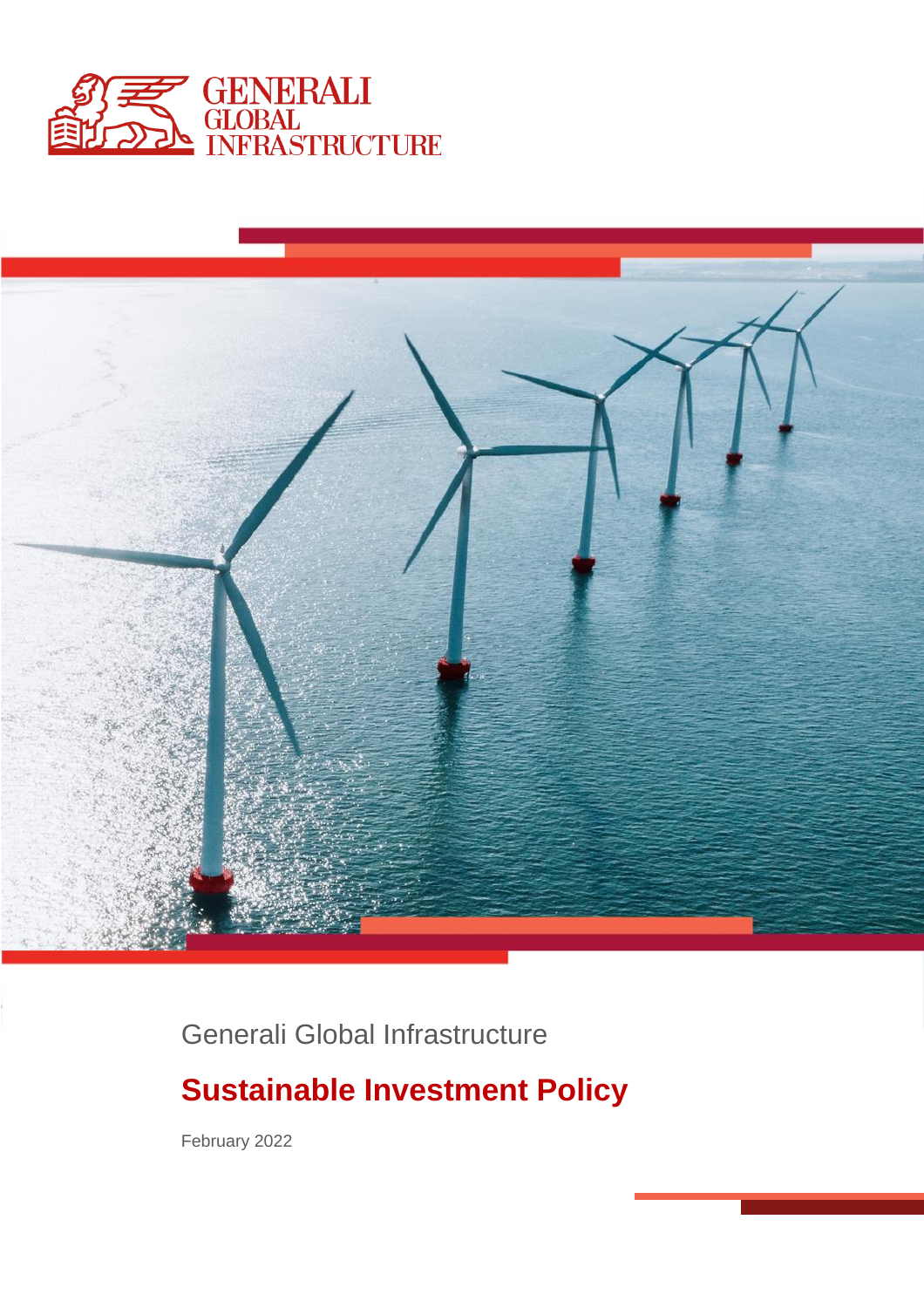

### **INDEX**

| 1. |                                                                                             |                |
|----|---------------------------------------------------------------------------------------------|----------------|
|    |                                                                                             |                |
|    | 1.a Infrastructure investor for positive impact                                             | 3              |
|    | 1.b Acting as a responsible investor                                                        | 3              |
|    | 1.c A holistic vision of sustainability                                                     | 3              |
|    | 1.d Sustainability at the heart of our investment process                                   | 3              |
|    | 1.e We are a corporate citizen and an active member of the sustainable finance community    | 3              |
| 2. |                                                                                             |                |
|    | 2.a Purpose and scope                                                                       | $\mathsf 3$    |
|    | 2.b Sustainability risk assessment                                                          | 3              |
|    | 2.c Sustainability risk measurement                                                         | $\overline{4}$ |
|    | 2.d Sustainability risk screening                                                           | $\overline{4}$ |
| 3. |                                                                                             |                |
|    | 3.a Overview                                                                                | 4              |
|    | 3.b Responsible Investment process                                                          | 4              |
|    | 3.c ESG Reporting                                                                           | 6              |
| 4. |                                                                                             |                |
| 5. |                                                                                             |                |
|    |                                                                                             |                |
| 6. |                                                                                             |                |
|    | 6.a Annex I – Concordance tables with standards and regulations (PRI, SFDR, Art. 173, TCFD) | 7              |
|    | 6.b Annex II – GGI's adhesion to sustainable finance initiatives                            | 8              |
|    | 6.c Annex III - ESG assessment methodology                                                  | 8              |
|    | 6.d Annex IV - Climate methodology                                                          | 9              |
|    | 6.e Annex V - Exclusion policy                                                              | 11             |
|    |                                                                                             |                |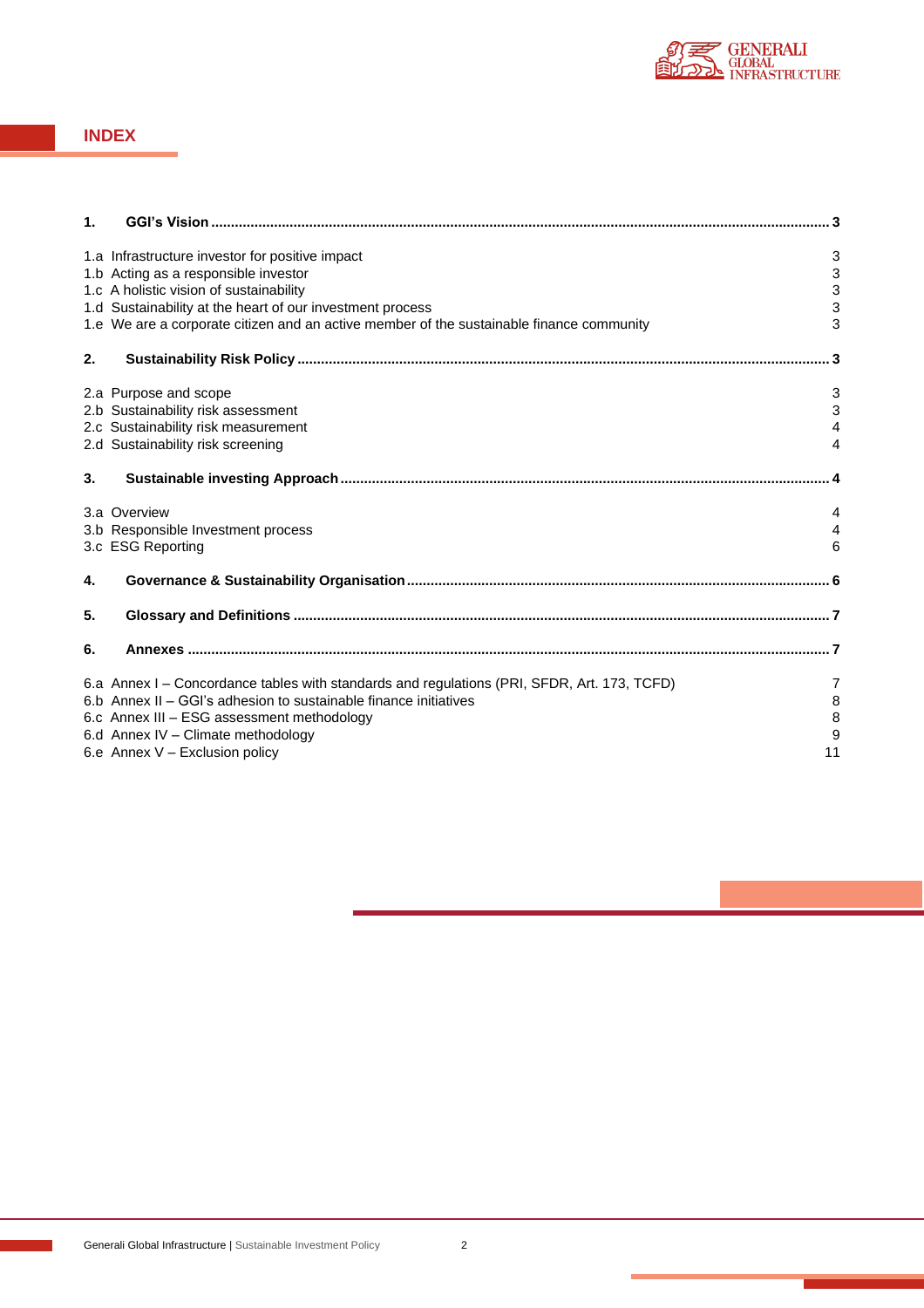

### <span id="page-2-1"></span>1. GGI's Vision

### 1.a Infrastructure investor for positive impact

We are long-term investors with commitments extending beyond economic cycles. As an asset manager specialized in infrastructure investments, we seek to unlock potential for positive impact on the economy and society, achieving financial and sustainability performance.

Our approach to sustainable investing extends to broad environmental and social dimensions. Beyond the fight against climate change, we aim at supporting resilient, inclusive and sustainable economies, notably through the rational use of resources, biodiversity protection, mitigation of pollution, and access to essential services.

### 1.b Acting as a responsible investor

Aware of the high social and environmental risks infrastructure assets may also be exposed to, we adopted the concept of double materiality: we not only assess and manage the risks associated with pressing socioenvironmental challenges on our assets, especially climate change, but we consider the potential adverse impacts of our investments on people, society, and the environment.

### 1.c A holistic vision of sustainability

We endorse initiatives and frameworks that support a holistic vision of sustainability. This approach, for the asset class is based on applying the following three principles:

- 1. Aiming at aligning the climate trajectory of our portfolios with the Paris Agreement objectives
- 2. Seeking to contribute to the UN Sustainable Development Goals (SDGs) with a focus on key themes that can be meaningfully addressed through infrastructures
	- a. **Sustainable and resilient infrastructures** (SDG 9)
	- b. **Environmental transition**, through climate action, green mobility, efficient waste and water management (SDGs 6, 7, 11, 12, 13)
	- c. **Social progress and inclusive economies**, through investments in digital transformation & accessibility, and investments in social infrastructures in the health and education sectors (SDGs 3, 4, 10, 11)
- 3. Setting ESG standards including meeting minimum social safeguards and DNSH principles (no significant harmful impact on sustainable development)

### 1.d Sustainability at the heart of our investment process

Our sustainability ambitions are transposed into our practices, with sustainability considerations integral to GGI's investment cycle, from the investment decision and portfolio constructions, all the way through to the holding period, by engaging with our investees, monitoring and reporting on performance.

### 1.e We are a corporate citizen and an active member of the sustainable finance community

We seek for our organization as a whole to understand and support our approach to sustainability. We train our professionals to embed sustainability in our culture and to deliver our positive impact ambitions.

We strive to be at the forefront of innovative thinking on sustainability-related issues in the financial world. We dedicate time and effort to support industry initiatives, and collaborate and share knowledge with stakeholders to advance our practices and contribute to making Finance part of the solution.

# <span id="page-2-0"></span>2. Sustainability Risk Policy

### 2.a Purpose and scope

The Sustainability Risk Policy summarizes the activities Generali Global Infrastructure S.A.S. ("GGI") performs when handling and monitoring of sustainability risks during the investment decision-making process.

Since the sustainability risks can impact the performance of the funds under management, GGI, as Management Company subject to Chapter 15 of the law of 17 December 2010 and AIFM subject to the Law of July 12, 2013, applies the approach described in this Policy to strengthen its fiduciary duties towards the investors of its funds and to comply with the SFDR requirements.

### 2.b Sustainability risk assessment

Sustainability risk means an environmental, social or governance event or condition that, if it occurs, could negatively impact the value of GGI's investments. Sustainability Risks can result in increased running cost, decreased revenues, potential need of capital expenditures (Capex)/ Extraordinary Expenses, loss of value and/or contingent liabilities & provisions.

Sustainability risk assessment is fully integrated in the investment decision-making process of GGI, and takes into account as required specific clients' agreements, fund rules, prospectuses and other documents of products managed by GGI.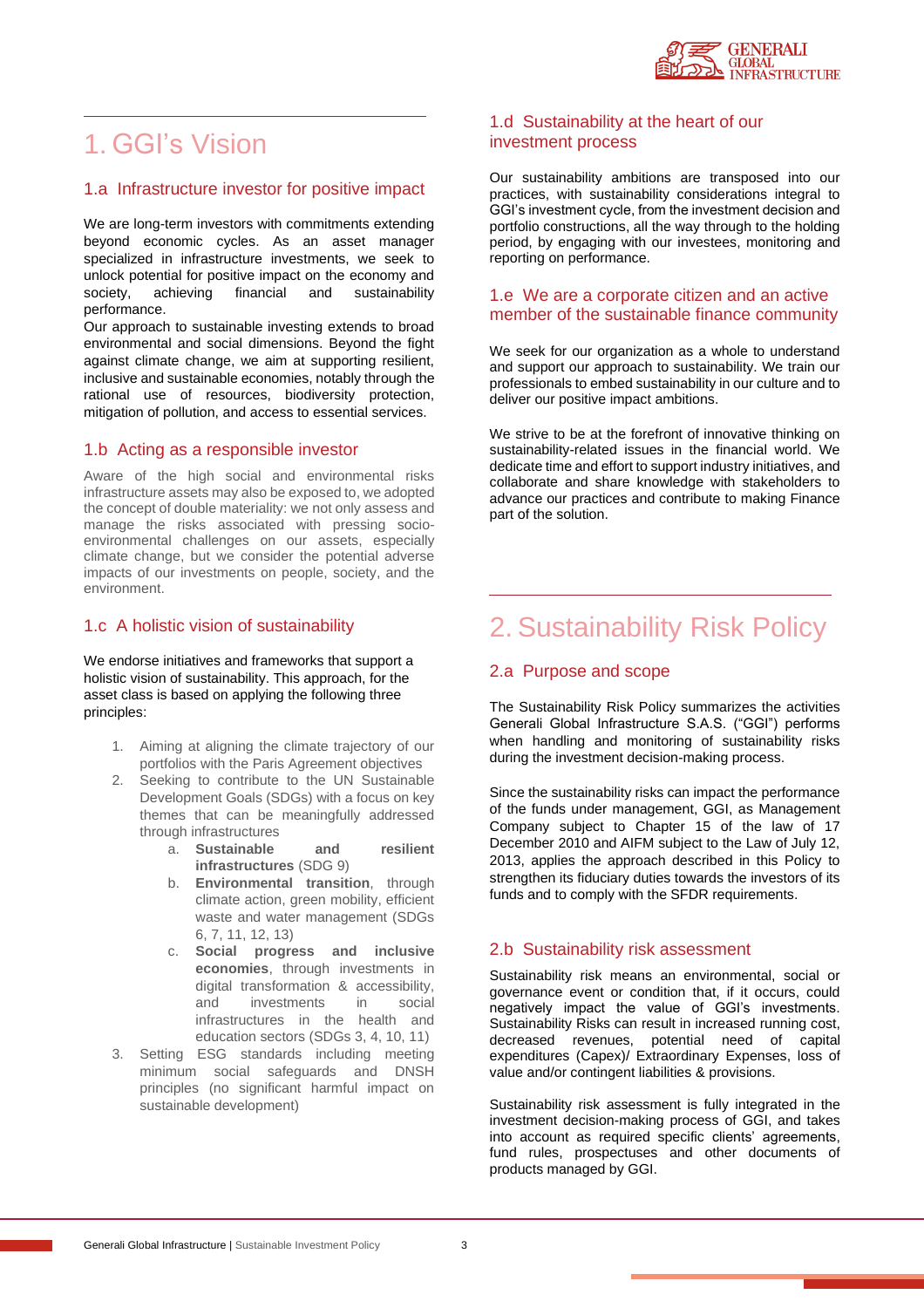ESG analysis performed at fund and asset level is intended to detect sustainability risks and opportunities that can impact investment and fund performance. In particular, the identification of sustainability risks aims at ensuring such material risks are properly identified, assessed and considered based on their likelihood of occurrence and severity, and where possible mitigating actions are identified and properly implemented. In addition, the on-going analysis and monitoring performed by GGI aims at capturing the evolution of such risks over time.

### 2.c Sustainability risk measurement

Sustainability risks are measured in a qualitative and quantitative manner where data is available to meaningfully support such quantitative assessment.

Sustainability risks can be measured both in absolute and in relative terms. GGI's performs such analysis in-house based on its own expertise as well as the expertise of external expert advisors and data providers. Where possible GGI takes advantage of its direct access to the companies it invests in to collect data and develop granular knowledge of its exposure.

### 2.d Sustainability risk screening

GGI may use a range of sustainability screening criteria informing GGI's investment selection and ensuring compliance with guidelines of funds and accounts under management, including:

- Negative / exclusionary screening, aimed at limiting investments based on specific sustainability criteria. Within GGI investment universe, as far as sectors and asset type are concerned, climate-related risks (whether physical or transition risks) as well as biodiversity-related risks are chief considerations and primary sources of exclusions.
- Norms-based screening, to restrict investments in financial instruments issued by issuers not meeting minimum international sustainability/ESG standards;
- Positive screening, where investments are selected for positive/superior sustainability performance.

# <span id="page-3-1"></span>3. Sustainable investing Approach

### 3.a Overview

To support our intention to invest for net positive impact ("NPI")<sup>1</sup> and transform our commitments into concrete actions, GGI has designed a specific approach to ESG integration throughout its processes.

GGI's ESG and impact investing approach is based on selecting investments

- for their impacts on
	- o contribution to the UN SDGs
	- o the Paris-Agreement climate trajectory<sup>2</sup>
- and meeting adequate ESG standards / risk mitigation, including minimum social safeguards and no significant harmful impact on sustainable development.

This approach is designed to ensure that investments comply with our holistic view of sustainability. This notably means that investments, beyond their contributions to SDGs and climate trajectory alignment, need to<br>demonstrate adequate/progressive governance adequate/progressive governance standards and environmental & social safeguards.

In order to do that, GGI uses a proprietary framework developed with ISS-ESG <sup>3</sup> , a climate trajectory methodology developed with Carbone 4<sup>4</sup> , as well as its asset-class specific sustainability risk analytical framework, which are applied at different stages of the investment process, from origination / screening of assets to monitoring and reporting. These assessments inform investment decisions, allow the monitoring of ESG performance and sustainability objectives, and form the basis of ESG reporting to investors.

This approach and associated methodologies are consistently applied across our investments. However, certain strategies or funds may have specific sustainability objectives which may involve specific selection criteria and/or more restrictive focus. This may be the case for thematic funds for example.

### <span id="page-3-0"></span>3.b Responsible Investment process

*Asset origination / screening*

<sup>1</sup> A net gain to society and the environment

We target investments compatible with, and making positive contribution to, sustainable development and

responsible investment issues, and monitor portfolio company practices through screening solutions.

4 leading independent consulting firm specialized in low carbon strategy and climate change adaptation.

<sup>&</sup>lt;sup>2</sup> an agreement within the United Nations Framework

Convention on Climate Change (UNFCCC)

<sup>&</sup>lt;sup>3</sup> ESG solutions enable investors to develop and integrate responsible investing policies and practices, engage on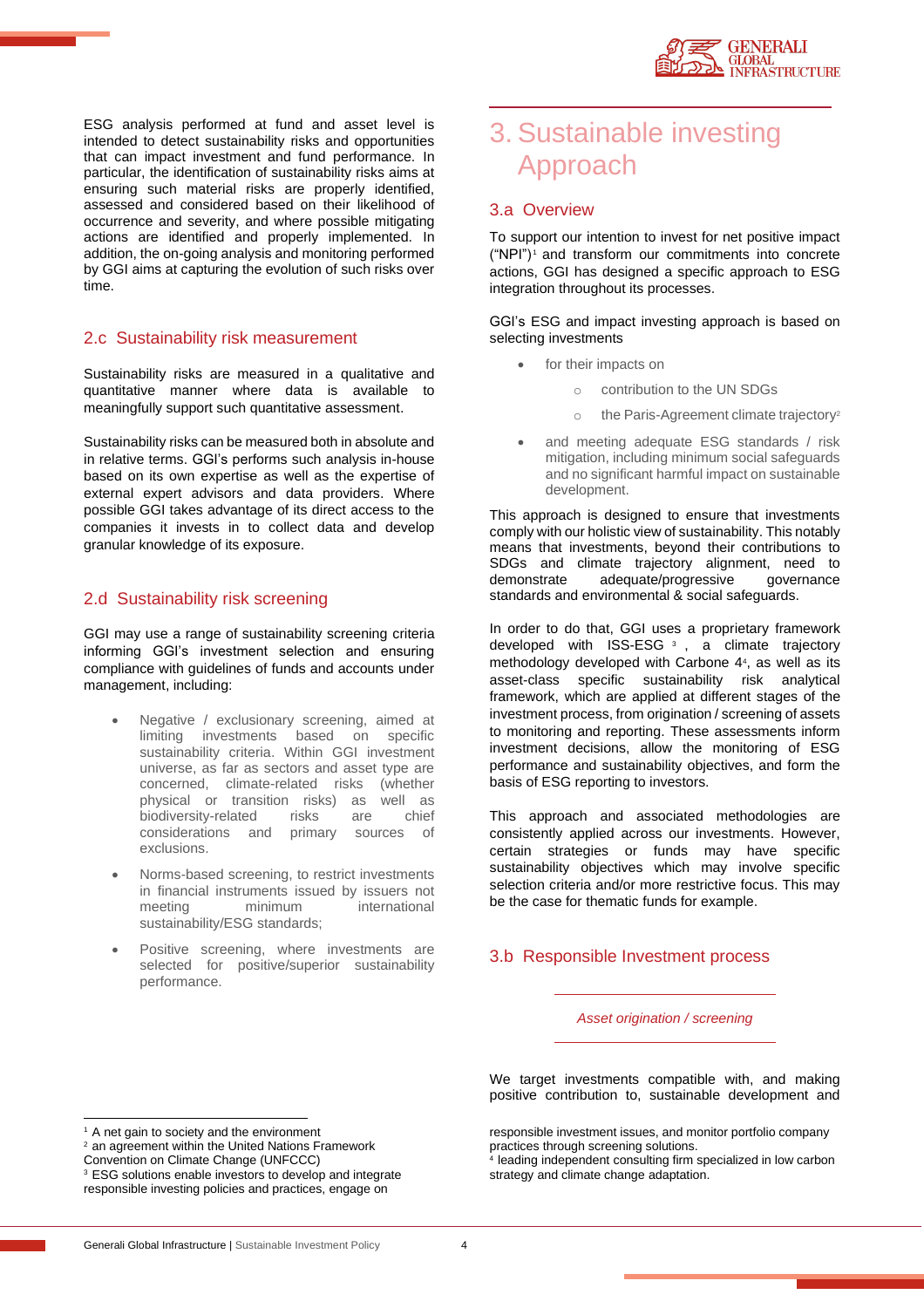

seek to align our portfolios with the Paris Agreement. This goes beyond deploying capital in renewable energy projects. Our main investment themes are central to address global challenges and fundamental to wellfunctioning societies and the fostering of inclusive economies:

- **Environmental & Energy Transition**: investments contributing to the energy transition, including renewable energies, green mobility and energy efficiency; as well as investments in environmental sectors such as water and waste management
- **Digital Transformation:** communication infrastructures providing fair access to information, notably bridging the digital gap in rural areas (i.e. fiber networks, etc…)
- **Social Infrastructures:** investments providing essential services to territories and populations, in particular in the health and education sectors

#### In order to reach these objectives, we perform at this stage:

- an impact analysis based on a proprietary framework developed with ISS-ESG, which is based on the contribution of investments to the UN Sustainable Development Goals. SDG contributions are analyzed per asset categories according to a rating grid ranging from strong obstruction to strong contribution. We also assign a preliminary ESG score providing guidance on the potential for an investment to achieve scores evidencing high ESG standards.
- a high-level assessment of the carbon footprint and Paris Agreement alignment of potential investments on relevant portfolios alignment with the Paris agreement.
- an analysis of the key sustainability risks associated with the investment and the mitigation strategies

GGI is also committed to integrating an assessment of the eligibility of investments to the EU green taxonomy, including "Do No Significant Harm" analysis. At origination/screening stage, this may take the form of a preliminary assessment.

In addition, the investment team applies GGI's exclusion policy at origination/screening stage and at the due diligence stage if all necessary information is not available at the time of the origination of investment opportunities. This exclusion policy is based on excluded sectors (including those causing strong obstructions to the SDGs), controversy analysis, and minimum ESG scores. The preliminary assessment also takes into consideration additional measures when they are defined in the funds documentation.

The results of these preliminary assessments are presented in screening memoranda.

*Due diligence*

ESG due diligence is performed by the investment team with the support of our sustainability experts (including our Head of Sustainability and our Senior ESG Advisor as<br>required), through engaging with investment required), through engaging with investment counterparties and through the analysis of due diligence reports. GGI may engage consultants to support this process and validate final ESG scores and investment recommendations from a sustainability perspective. At this stage of the process, any necessary final confirmation of compliance with exclusion policy (including controversies and adequate risk mitigation) will be produced.

Finally, where possible, we seek to obtain a final assessment of the investments carbon footprint and alignment with the Paris Agreement. This final assessment may also be performed at a later stage, depending on consultants' availability and criticality of the impact of particular investment on portfolios climate trajectories.

*Investment decision*

All analysis conducted during the asset origination and the due diligence phases are then synthetized in an<br>Investment Committee memorandum, with a memorandum, with a recommendation endorsed by the Head of Sustainability, in order to inform the decision-making, and submitted the investment committee. This committee's members are ultimately responsible for the investment decision.

In the post investment committee phase, certain additional due diligence may be conducted on the basis of the Investment Committee recommendations, as well as potentially certain negotiations on ESG objectives with the investee companies. This may include finalizing commitments on transition trajectory / phase out of excluded activities or negotiation of ESG reporting obligations.

Upon closing of an investment, key sustainability targets and indicators to be monitored are recorded in the scorecards and/or in the monitoring slides.

*Holding period / Asset monitoring*

During the monitoring phase, impact targets / sustainability objectives as well as main ESG issues / KPIs, contribution to UN SDGs, climate trajectory are monitored. This leads to the regular revisions of ESG scores and to the tracking of their evolution. ESG scores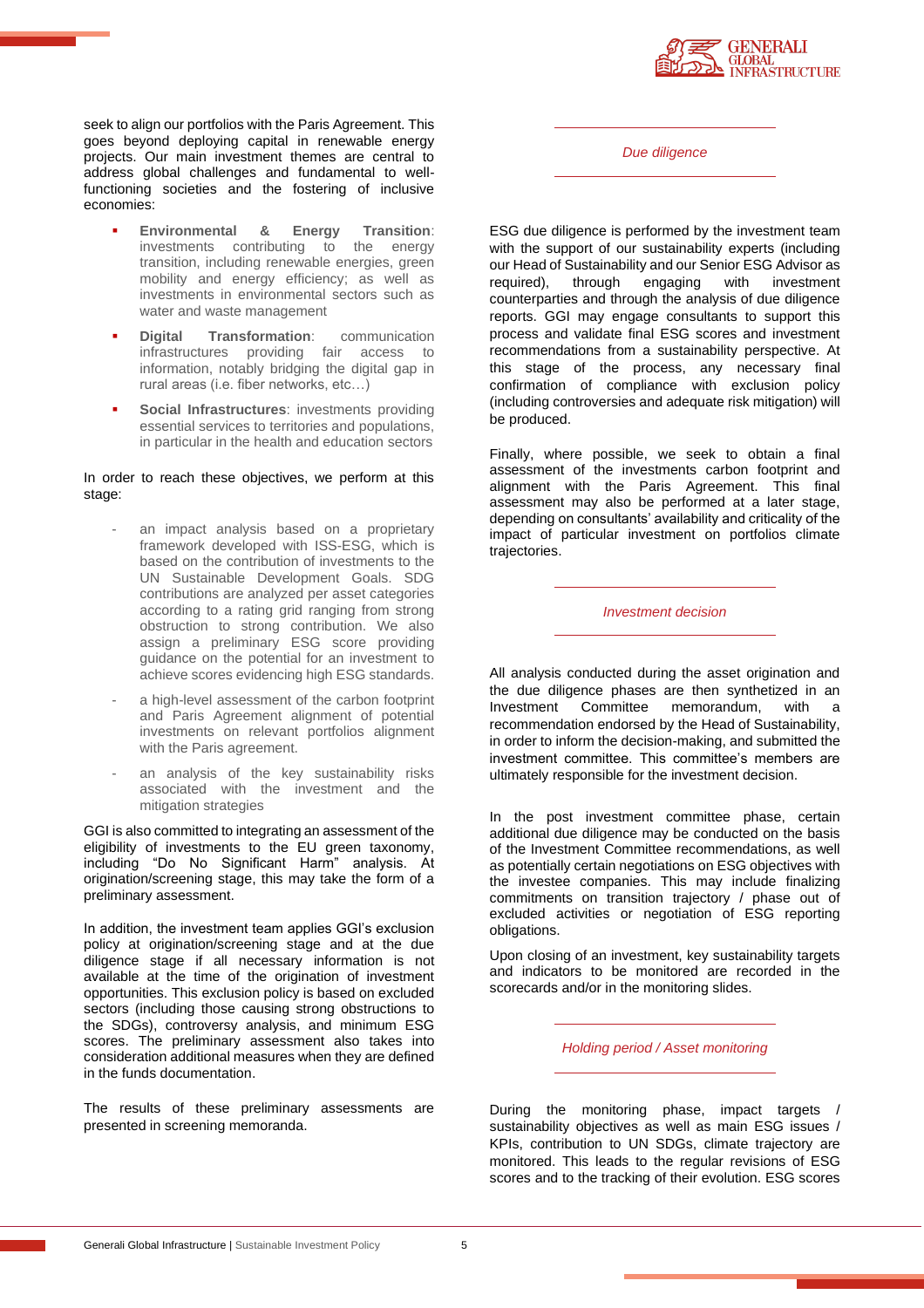

are reviewed at least once a year and more often if necessary, subject to the approval of the investment committee.

GGI reports regularly to its investors on ESG performance, sustainability objectives, climate trajectory of the assets as well as the portfolios. (see details of ESG reporting below)

While holding debt or equity investments, GGI engages with investee companies and exercise its rights. This can span from monitoring adequate information reporting to enforcing specific ESG covenants on the debt side, to designing agreed-upon action plans to deliver sustainable performance on certain equity positions with sufficient level of control.

### <span id="page-5-0"></span>3.c ESG Reporting

A quarterly ESG report is published for each Fund under management. This report includes:

- When the Funds maturity and thematic warrant it a detailed assessment of each asset's and the portfolio's alignment with the Paris agreement. KPIs such as tons of  $CO<sub>2</sub>$  avoided or added with respect to the 2°C scenario and the investment carbon footprint (tons of  $CO<sub>2</sub>$  / M€ invested) are presented for each asset and for the portfolio.
- The identification of the SDGs to which the assets contribute.
- The ESG scoring of each asset, based on our scoring methodology and the average portfolio score.
- Specific ESG KPIs relevant to each asset which may be reported by the investee companies.

We integrate and report on relevant Principal Adverse Impacts and the green share (as defined by the EU taxonomy) of our portfolio.

A reporting protocol defines the ESG data collection and its implementation is under the responsibility of the Head of Sustainability. Examples of indicators collected for the annual ESG reports are detailed below.

- Emissions to water
- GHG emissions
- Share and quantify of non-renewable energy produced and/or consumed
- Activities negatively affecting biodiversitysensitive areas
- Violations of UN Global Compact principles and Organisation for Economic Cooperation and<br>Development (OECD) guidelines for Development multinational enterprises
- Board gender diversity

As a signatory of the Principles for Responsible Investment, GGI provides the necessary data for the PRI annual reporting.

### <span id="page-5-1"></span>4. Governance & **Sustainability Organisation**

Sustainability is at the heart of GGI's activity and has been placed at the highest level of the organization. A Managing Partner oversees GGI's Sustainability strategy and practices, a dedicated Sustainability function steers and implements the sustainability strategy of the firm, and a Sustainability Committee including the executive committee members of the firm has been established.

In addition, GGI Board of Directors approves the Sustainable Investment Policy, and receives regular reporting on Sustainability matters.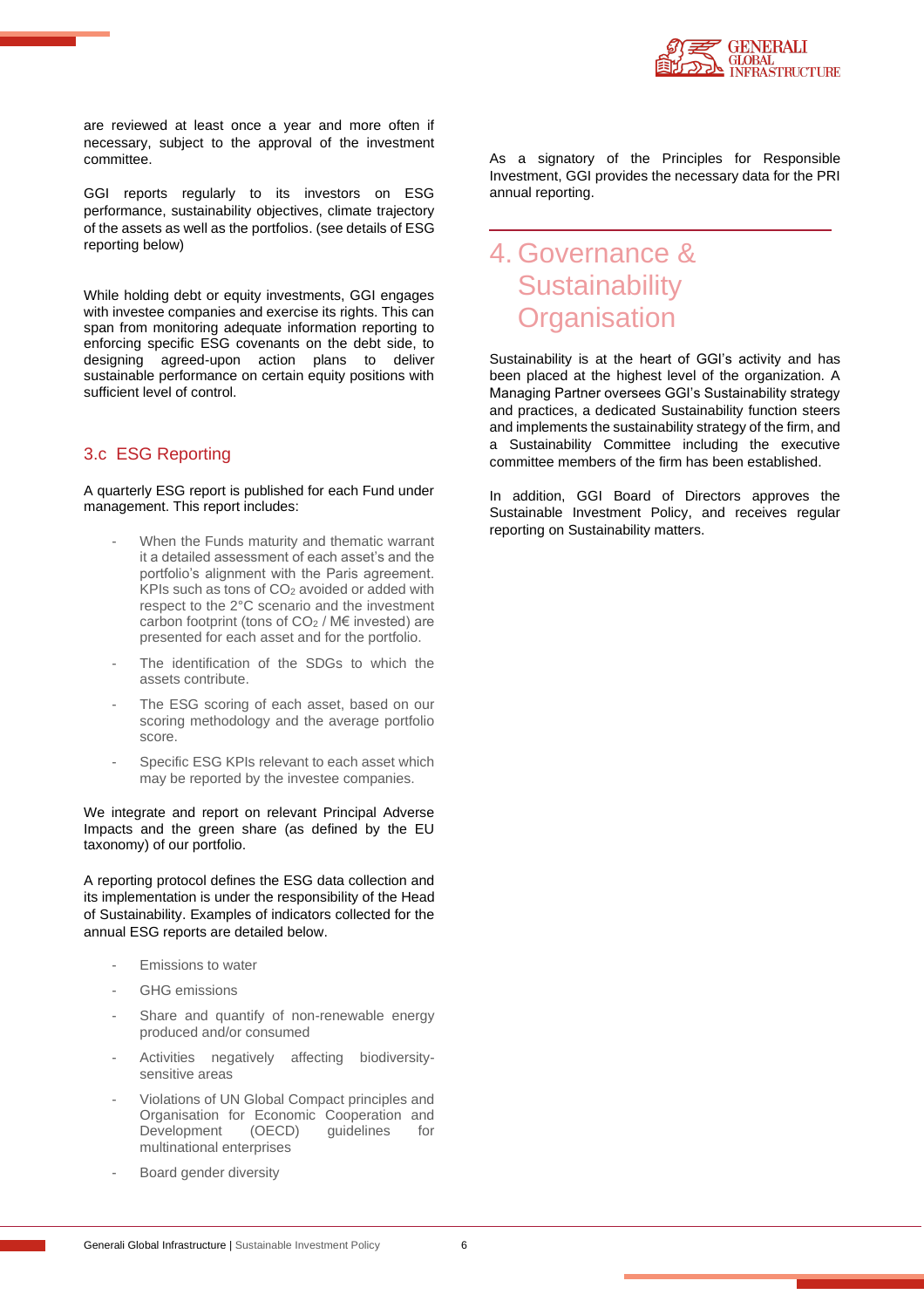# 5. Glossary and Definitions

| Acronym/Term       | <b>Explanation/Definition</b>                                                              |
|--------------------|--------------------------------------------------------------------------------------------|
| GGI                | Generali Global Infrastructure S.A.S.                                                      |
| <b>GGI BoD</b>     | The Board of Directors of GGI                                                              |
| <b>CEO</b>         | <b>Chief Executive Officer</b>                                                             |
| <b>ESG</b> factors | <b>Environment Social and Governance</b>                                                   |
| <b>SDGs</b>        | Sustainable Development Goals                                                              |
| PAI                | <b>Principal Adverse Impacts</b>                                                           |
| <b>SFDR</b>        | Sustainable Finance Disclosure Regulation, EU regulation 2019/2088                         |
| <b>TCFD</b>        | Task Force on Climate-related Financial Disclosure                                         |
| PRI                | Principles for Responsible Investment                                                      |
| Article 173        | Article from the French Law relative to energy transition and green growth (7 August 2015) |
| <b>GHG</b>         | Greenhouse gas                                                                             |

# 6. Annexes

### 6.a Annex I – Concordance tables with standards and regulations (PRI, SFDR, Art. 173, TCFD)

### **SFDR (related to Art 3. and art 4.)**

SFDR related policies are integrated through GGI sustainable investment policy. The table below provides indications regarding the identification of SFDR requirements.

| Inclusion of sustainability risks | Sustainability risks policy [2. Sustainability Risk Policy]<br>Controversies analysis - cf. Asset origination [3.b Responsible Investment<br>process] and Exclusion policy [6.e Annex V – Exclusion policy]<br>Exclusion policy – cf. Asset origination [3.b Responsible Investment process]<br>and Exclusion policy $[6. e \tAnnex V - Exclusion policy]$<br>Asset-level ESG KPIs - cf. Due Diligences [3.b Responsible Investment<br>process |
|-----------------------------------|------------------------------------------------------------------------------------------------------------------------------------------------------------------------------------------------------------------------------------------------------------------------------------------------------------------------------------------------------------------------------------------------------------------------------------------------|
|                                   | Climate transition risk – cf. Reporting/alignment with Paris agreement [3.c]<br><b>ESG Reportingl</b>                                                                                                                                                                                                                                                                                                                                          |
| Information on PAIs               | Exclusion policy - cf. Asset origination [3.b Responsible Investment process]<br>and Exclusion policy $[6. e \tAnnex V - Exclusion policy]$<br>ESG indicators – cf. Reporting [3.c ESG Reporting]                                                                                                                                                                                                                                              |

### **PRI**

| Principle 1: We will incorporate ESG<br>issues into investment analysis and<br>decision-making processes.             | Sustainability risks policy [2. Sustainability Risk Policy]<br>Our approach to ESG integration [3 Sustainable investing Approach] |
|-----------------------------------------------------------------------------------------------------------------------|-----------------------------------------------------------------------------------------------------------------------------------|
| Principle 2: We will be active owners<br>and incorporate ESG issues into our<br>ownership policies and practices.     | Our approach to ESG integration – cf. Holding period [3 Sustainable investing<br>Approach]                                        |
| Principle 3: We will seek appropriate<br>disclosure on ESG issues by the<br>entities in which we invest.              | ESG indicators – cf. Reporting – [3.c ESG Reporting]                                                                              |
| Principle 4: We will promote<br>acceptance and implementation of the<br>Principles within the investment<br>industry. | Signatory commitments – Cf. Founding principles [GGI's Vision]                                                                    |
| Principle 5: We will work together to<br>enhance our effectiveness in<br>implementing the Principles.                 | Policy update – Cf. Founding principles [1. GGI's Vision]                                                                         |
| Principle 6: We will each report on our<br>activities and progress towards<br>implementing the Principles.            | As a PRI signatory, GGI will answer to PRI annual questionnaire.                                                                  |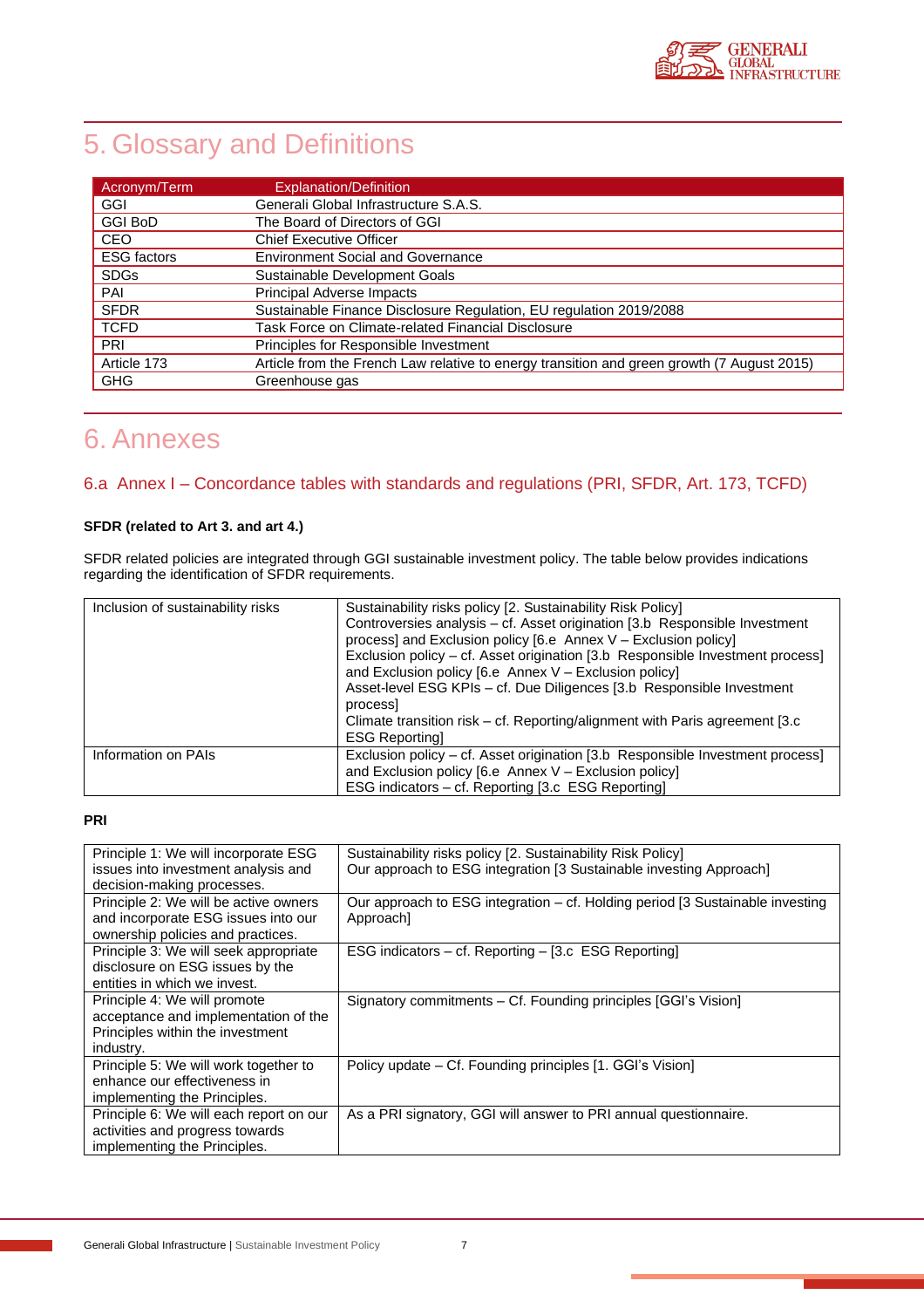

### **TCFD**

| Governance          | Cf. Governance and organization [4. Governance & Sustainability               |
|---------------------|-------------------------------------------------------------------------------|
|                     | Organisation1                                                                 |
| Strategy            | Cf. Founding principles [1. GGI's Vision]                                     |
| Risk management     | Sustainability risks policy [2. Sustainability Risk Policy]                   |
|                     | Controversies analysis – cf. Asset origination [3.b Responsible Investment    |
|                     | process] and Exclusion policy [6.e Annex V - Exclusion policy]                |
|                     | Exclusion policy - cf. Asset origination [3.b Responsible Investment process] |
|                     | and $[6. e$ Annex V – Exclusion policy]                                       |
|                     | Asset-level ESG KPIs - cf. Due Diligences [3.b Responsible Investment         |
|                     | process                                                                       |
|                     | Climate transition risk – cf. Reporting/alignment with Paris agreement [3.c]  |
|                     | <b>ESG Reportingl</b>                                                         |
| Metrics and targets | Alignment with Paris agreement - cf. ESG reporting [3.c ESG Reporting]        |
|                     | ESG indicators - cf. Reporting - [3.c ESG Reporting]                          |

### 6.b Annex II – GGI's adhesion to sustainable finance initiatives

Our Commitments are further anchored in GGI's adhesion to high profile initiatives, including:

- **Signatory of the United-Nations Principles for Responsible Investment** ("PRI")
- **Member of Finance for Tomorrow**, the Paris-based organization promoting sustainable finance
- Sponsor of the 2 Infra Challenge initiative providing a tool to measure the climate trajectory of infrastructure assets
- **Sponsor of CDC Biodiversité Global Biodiversity Score**, an initiative aiming at providing a tool measuring the biodiversity footprint of activities/investments

### 6.c Annex III – ESG assessment methodology

Our current ESG assessment is based on a proprietary industry-specific ESG rating methodology developed with ISS-ESG. It allows to identify and assess the impact of investments considering the SDGs, and more broadly their ESG performance. This analysis is fully integrated in the investment process.

A high-level summary of this methodology is provided below:

- **Contribution to SDGs:** the sectors that are not excluded from the outset (i.e. non-conventional fossil fuels, coal, etc. see exclusion policy) are assessed according to their potential contribution to SDGs. The main SDGs targeted by our strategies are SDG 3 (Good Health and Well-being), SDG 6 (Clean Water and Sanitation), SDG 7 (Affordable and Clean Energy), SDG 9 (Industry, Innovation, and Infrastructure), SDG 10 (Reduced Inequalities), SDG 11 (Sustainable Cities and Communities), SDG 13 (Climate Actions).
- Governance standards: assessment focused on governance. Analysis of shareholders and key stakeholders in the project, through controversy checks and review of applicable governance policies to ensure that key issues, including anti-corruption, anti-trust, tax and accounting fraud, have been appropriately addressed.
- **Social and environmental standards:** assessment focused of Environmental and Social performance. Analysis of E and S policies and their implementation based on sector-specific indicators. Risk factors are subject to strict requirements to ensure they are sufficiently mitigated.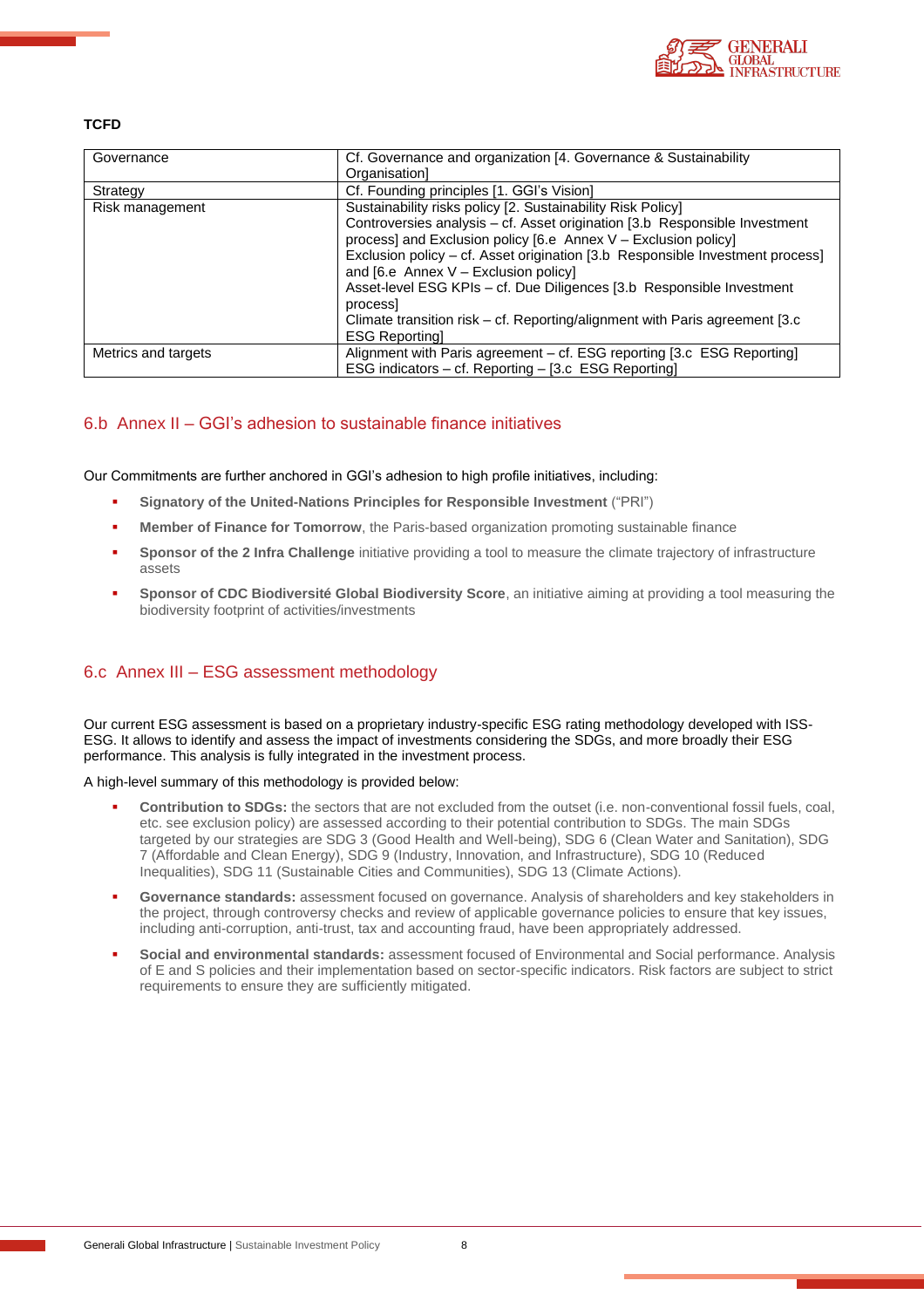



Each investment is attributed a score. Investment not reaching a minimum score of 25 at the time of investment decision will be rejected. Investments will be deemed making a contribution to sustainable development if they combine contributions to SDGs and a score of at least 50 as per the methodology.

### 6.d Annex IV – Climate methodology

Through the 2-infra challenge initiative, GGI has sponsored the development by Carbone 4, a leading energy transition & climate change advisory firm, of an innovative and independent methodology, dedicated to the infrastructure asset class (CIARA – Climate Impact Analytics for Real Assets) This methodology allows not only to calculate carbon emissions and avoided emissions, but also to evaluate the alignment of our portfolios with the Paris Agreement climate trajectory.

The approach is comparable to Sector Decarbonization Approach (SDA) which are used to set carbon-intensity reduction targets based on sectoral carbon budgets. For CIARA, the core assumption is to compare carbon-intensity metrics of a portfolio (such as CO2/kWh for the Power) vs. what should be the value of that same metric in a given "climate scenario" based on the performance of the infrastructure end-uses. That approach has been adapted and customized to fit specifically the infrastructure sector. Climate scenarios take into account country specificities and range from a 1.5°C to a 6°C trajectory. Therefore, this methodology allows to assess the forward-looking carbon performance of infrastructure portfolios.

The bottom-up analysis is conducted as much as possible with the real physical data associated to each asset included in the portfolios.

It is a 6-steps process:

- **Step 0:** the forward-looking performance of assets is assessed
- **Step 1:** the end-use of assets are identified
- **Step 2:** assets' end-uses have defined carbon performances that may be compared against that of the 2°C scenario
- **Step 3:** end-uses are projected over time in order to calculate their average weight for the asset
- **Step 4:** each asset is rated against a given scenario
- **Step 5:** performance is aggregated to deliver a final rating at portfolio level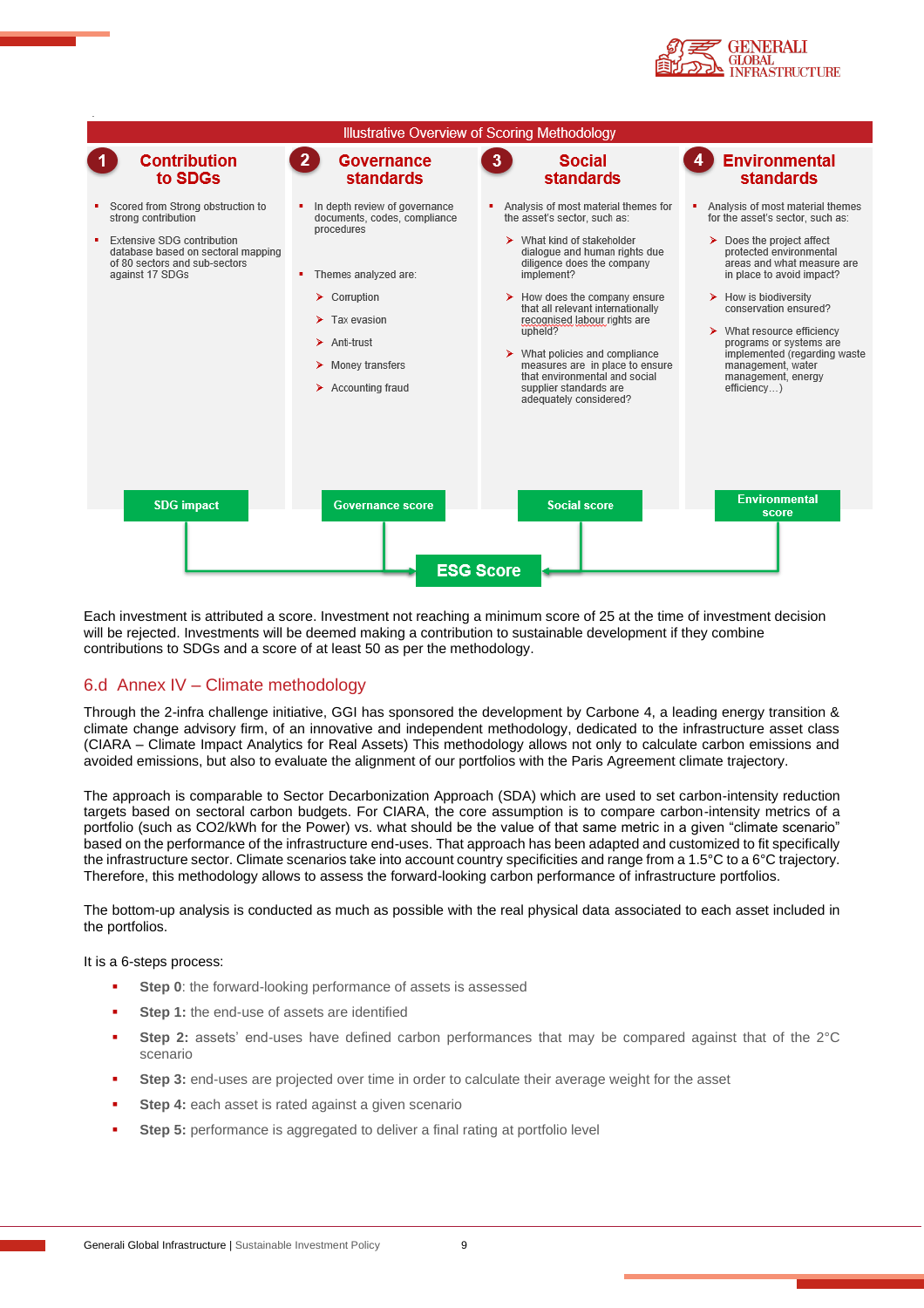

The result of these assessment leads to metrics and representations such as:

|                      | <b>CONTRIBUTION</b><br>tCO <sub>2</sub> avoided or<br>added vs. 2°C<br>trajectory<br>(bubble size) | This metric evaluates the asset contribution to the 2°C trajectory in absolute<br><b>terms: avoided or added emissions in <math>tCO2</math></b><br>If you add all these contributions (positive or negative),<br>➤<br>• 0 means that the portfolio is perfectly 2°C aligned<br>$\leq$ 0, indicates that the portfolio is more than 2°C aligned: portfolio<br>temperature is <b>below 2°C</b><br>• > 0 means that the portfolio is not 2°C aligned: portfolio temperature is<br>above 2°C                                        |
|----------------------|----------------------------------------------------------------------------------------------------|---------------------------------------------------------------------------------------------------------------------------------------------------------------------------------------------------------------------------------------------------------------------------------------------------------------------------------------------------------------------------------------------------------------------------------------------------------------------------------------------------------------------------------|
| $= 2^{\circ}C$       | <b>ALIGNMENT</b><br><b>GAP</b><br>2°C trajectory<br>asset gap                                      | The gap between an asset carbon performance and the 2°C trajectory for its<br>category is measured in %. It explains the exact position of each asset<br>above or below the 2°C line.<br>For instance (illustrative only), the 2°C trajectory asks for a carbon<br>performance of 200 gCO <sub>2</sub> /kWh for the end-uses served by electricity. A coal-<br>fired power plant at 1000 gCO <sub>2</sub> /kWh will have a gap of 500% (1000/200); on<br>the contrary, a wind power plant at 10 $qCO2/kWh$ will be 5% (10/200). |
| ∯<br>$1.5^{\circ}$ C | <b>PORTFOLIO</b><br><b>TEMPERATURE</b>                                                             | The portfolio temperature is mostly derived from the 2°C contribution and the<br>2°C gap for all assets.<br>Besides, since global warming temperature is not linear in terms of absolute<br>emissions, the formula takes it into account in a manner to get results<br>coherent with the temperature scale.                                                                                                                                                                                                                     |





*Legend for CIARA's T°C alignment evaluation*

A methodological guide of the 2 Infra Challenge can be downloaded [\(here](http://www.carbone4.com/wp-content/uploads/2020/09/Carbone4_2-infra_challenge_methodological_guide_july2020.pdf)<sup>s</sup>). .

A simplified, high-level assessment methodology is used to screen investments in order to check their compatibility with GGI's investment policy. The full assessment is carried out when the asset is booked in portfolios and updated yearly if relevant. In particular updates may be performed when an asset has undergone impacting changes or when the Cabone4 climate scenarios are updated (at least every 3 years)

<sup>5</sup> http://www.carbone4.com/wp-content/uploads/2020/09/Carbone4\_2-infra\_challenge\_methodological\_guide\_july2020.pdf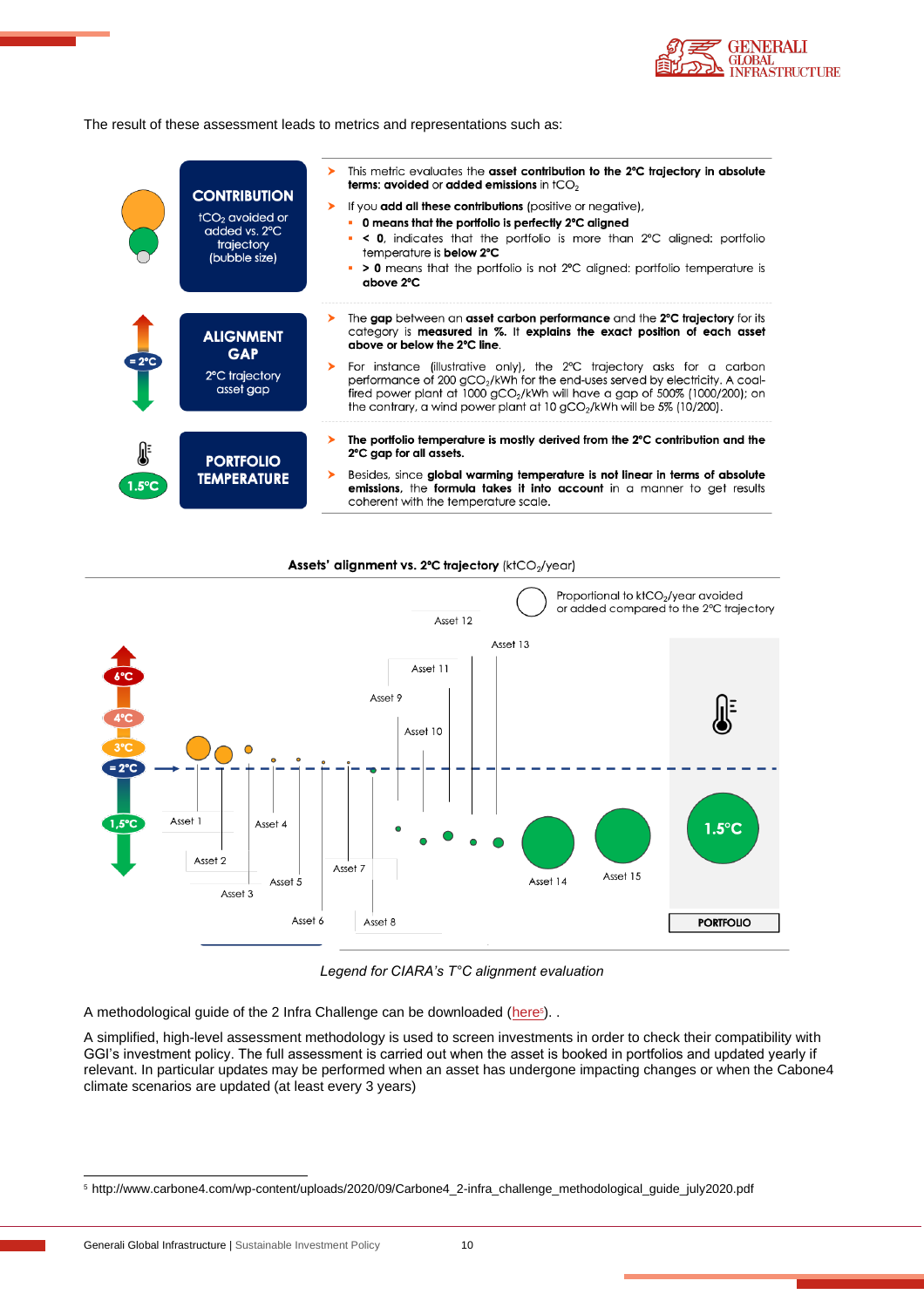

### <span id="page-10-0"></span>6.e Annex V – Exclusion policy

### **Ethics**

We apply the Generali Group ethical filter and exclude a number of controversial sectors. Even though not all sectors are included in GGI's investment universe, the following activities are excluded: tobacco, cannabis, weapons and ammunitions, gambling, adult entertainment, genetic engineering, embryonic stem cells research, animal testing.

In addition, GGI applies further exclusions which are specific to the asset class and the company's ambition to contribute to sustainable development and climate change mitigation. This results in the following exclusions summarized below:

- Investments associated with controversies which potentially infringe the principles of the United Nations Global Compact or the OECD principles for responsible business conduct (including human and/or labor rights violations, environmental damages and gross corruption and bribery)
	- o Controversy monitoring is based on information providers such as NormBase
	- o Controversy severity is assessed on intensity and level of accountability.
- Investments in coal, oil and unconventional fossil fuels (shale gas, shale oil, tar sands, coalbed methane, extra heavy oil, ultra deepwater drilling, Arctic drilling, as defined by the GOGEL<sup>s</sup>) as follows:
	- Perimeter: exploration/mining/extraction, combustion for the production of energy or heat, and dedicated infrastructures
	- o Threshold: 5% of revenues in total for all excluded fossil fuels
	- o No further expansion CAPEX in these excluded fossil fuels activities
	- o As far as coal is concerned, a full phase out of coal at the latest by 2030 in OECD countries, and by 2040 in non-OECD countries.
- No further expansion CAPEX in upstream gas activities

### **Financing the energy transition**

We recognize that certain companies/assets are engaged in the energy transition. This takes efforts and financial support. We believe that it may be beneficial to finance companies which have exposure to certain excluded fossil fuels i.e. coal, oil and shale gas, beyond the standard exclusion thresholds described above, provided that they are engaged in a credible transition away from these activities, including alignment on relevant decarbonation scenarios. We have set the following strict (cumulative) criteria to making these investments eligible:

- the aggregate direct exposure to the above-mentioned excluded fossil fuel-related activities is no more than 30% of revenues to start with,
- the direct exposure to coal is no more than 20% of revenues (applying the same perimeter as above) and a full phase out of coal at the latest by 2030 in OECD countries, and by 2040 in non-OECD countries is engaged.
- the direct exposure to unconventional fossil fuels is no more than 5% (applying the same perimeter as above)
- there is no further expansion CAPEX in these excluded fossil fuel activities, and
- the company is engaged in a credible transition (including through successive investments and decommissioning of excluded activities) which puts it back in line with a climate trajectory compatible with the Paris Agreement, as assessed through our 2°C alignment methodology described in ANNEXE IV.

In such a situation, GGI's intention in investing would be to support and contribute to the company's transition and the effective transition trajectory of these investments would be closely monitored. Should a company's trajectory clearly deviate from the agreed-upon roadmap, GGI would engage with this company and not provide any further financing as long as the situation is not rectified. In the case of debt investments, GGI would pursue its engagement as long as necessary and let the financing amortise over its tenor. In the case of equity investment, if the company is not back on track after 3 years, GGI would sell its participation.

<sup>6</sup> [https://gogel.org](https://gogel.org/)